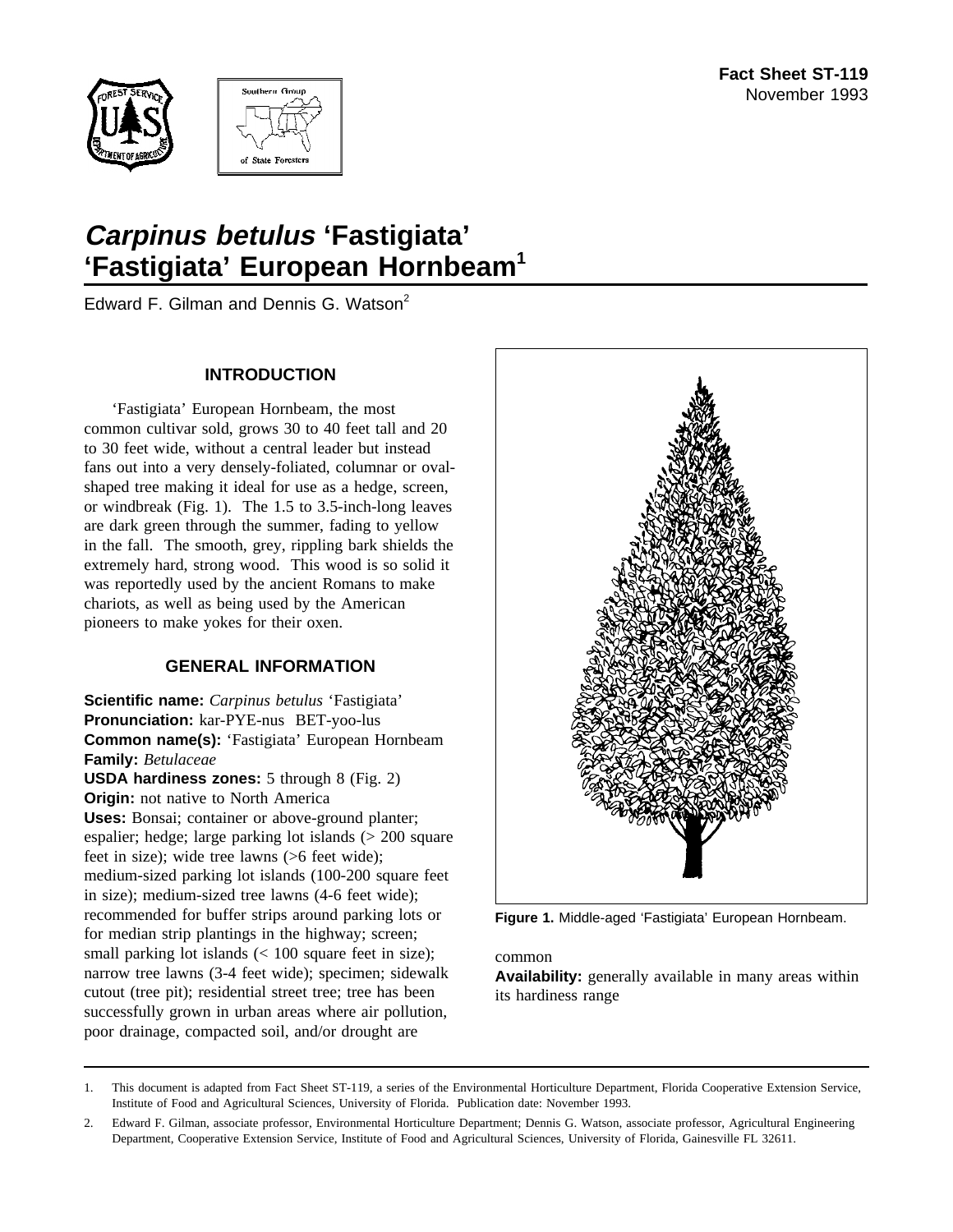

**Figure 2.** Shaded area represents potential planting range.

## **DESCRIPTION**

**Height:** 30 to 40 feet **Spread:** 15 to 20 feet **Crown uniformity:** symmetrical canopy with a regular (or smooth) outline, and individuals have more or less identical crown forms **Crown shape:** columnar; pyramidal; upright **Crown density:** dense **Growth rate:** slow **Texture:** fine

### **Foliage**

**Leaf arrangement:** alternate (Fig. 3) **Leaf type:** simple **Leaf margin:** double serrate **Leaf shape:** oblong; ovate **Leaf venation:** pinnate **Leaf type and persistence:** deciduous **Leaf blade length:** 2 to 4 inches **Leaf color:** green **Fall color:** yellow **Fall characteristic:** showy

#### **Flower**

**Flower color:** white **Flower characteristics:** inconspicuous and not showy; spring flowering

#### **Fruit**

**Fruit shape:** oval **Fruit length:** < .5 inch Fruit covering: dry or hard **Fruit color:** brown **Fruit characteristics:** attracts birds; inconspicuous and not showy; no significant litter problem; persistent on the tree

## **Trunk and Branches**

**Trunk/bark/branches:** grow mostly upright and will not droop; not particularly showy; should be grown with a single leader; no thorns **Pruning requirement:** needs little pruning to develop a strong structure **Breakage:** resistant **Current year twig color:** brown **Current year twig thickness:** thin